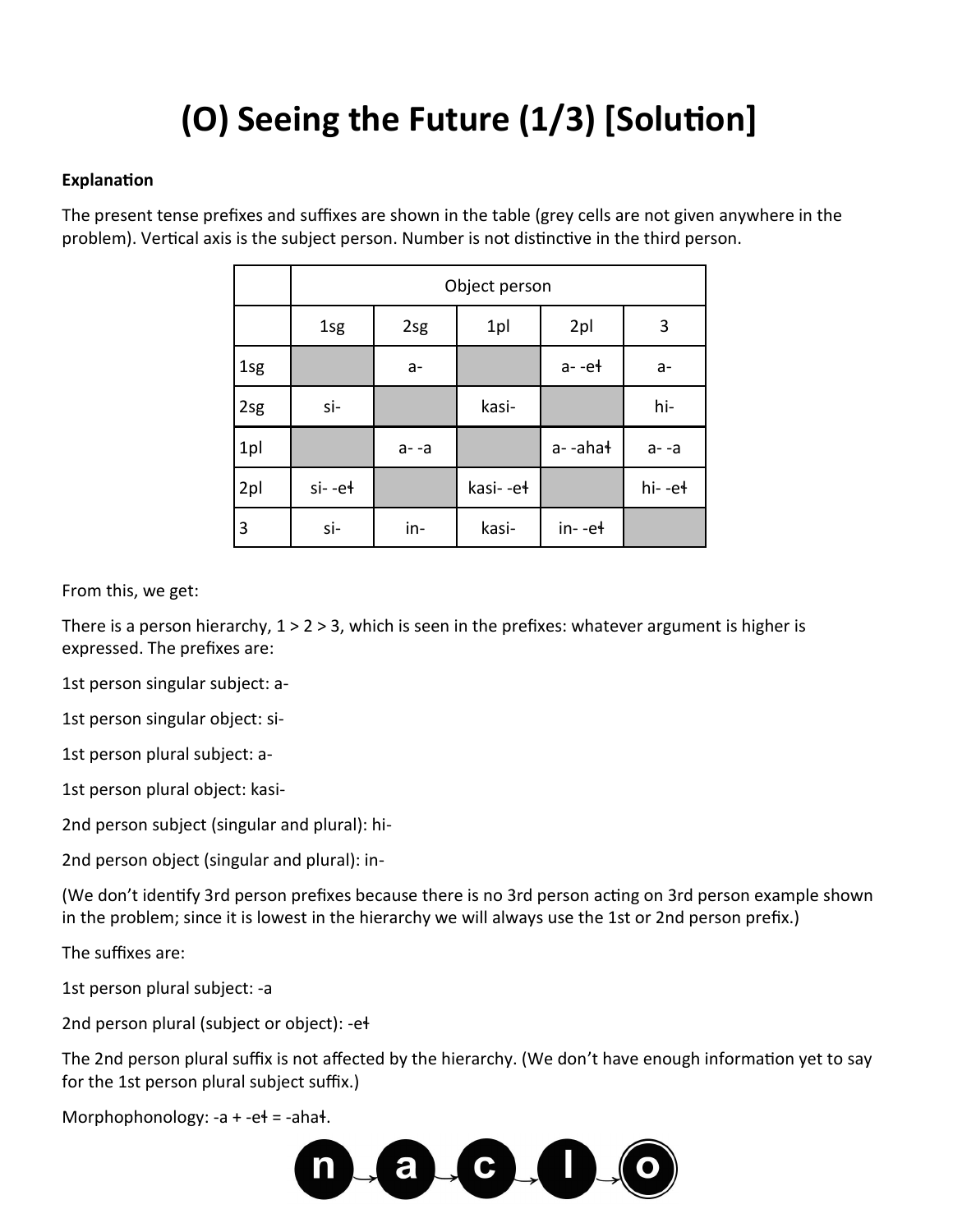## **(O) Seeing the Future (2/3) [Solution]**

|     | Object person |     |     |          |          |
|-----|---------------|-----|-----|----------|----------|
|     | 1sg           | 2sg | 1pl | 2pl      | 3        |
| 1sg |               | si- |     |          | si-      |
| 2sg | si-           |     |     |          |          |
| 1pl |               |     |     |          |          |
| 2pl |               |     |     |          | $in--e+$ |
| 3   | si-           |     |     | $in--e+$ |          |

In the future, the affixes given in the data pattern as follows (future stem is 'wehnayi'):

The main pattern to be deduced from this: the distinct subject and object forms for prefixes merge into one form each (the object form) in the future, i.e., si- takes the place of both si- and a- (1st person singular); intakes the place of both hi- and in- (2nd person). The distribution of the 2pl suffix -eɬ is unaffected. A few more cells of the table can be filled:

|     | Object person |     |     |             |          |
|-----|---------------|-----|-----|-------------|----------|
|     | 1sg           | 2sg | 1pl | 2pl         | 3        |
| 1sg |               | si- |     | $si$ - $et$ | si-      |
| 2sg | si-           |     |     |             | in-      |
| 1pl |               |     |     |             |          |
| 2pl | $si$ -eł      |     |     |             | $in--e+$ |
| 3   | si-           | in- |     | $in--e+$    |          |

The plurals are a bit tricky. The important observation (this is tested in question (e)) is that -eɬ is independent of the subject/object function of the person it pluralizes, while in the first person there is an alternation between kasi- (1st person plural object), where person and number are both expressed in the prefix, and a- -a (1st person plural subject), where two distinct elements appear. Presumably, if 1st person singular and 2nd person are merging into the object form of the prefixes in the future paradigm, 1st person plural will be expressed as kasi- throughout the future paradigm, and there will be no trace of the suffix -a. So the complete table looks like (next page):